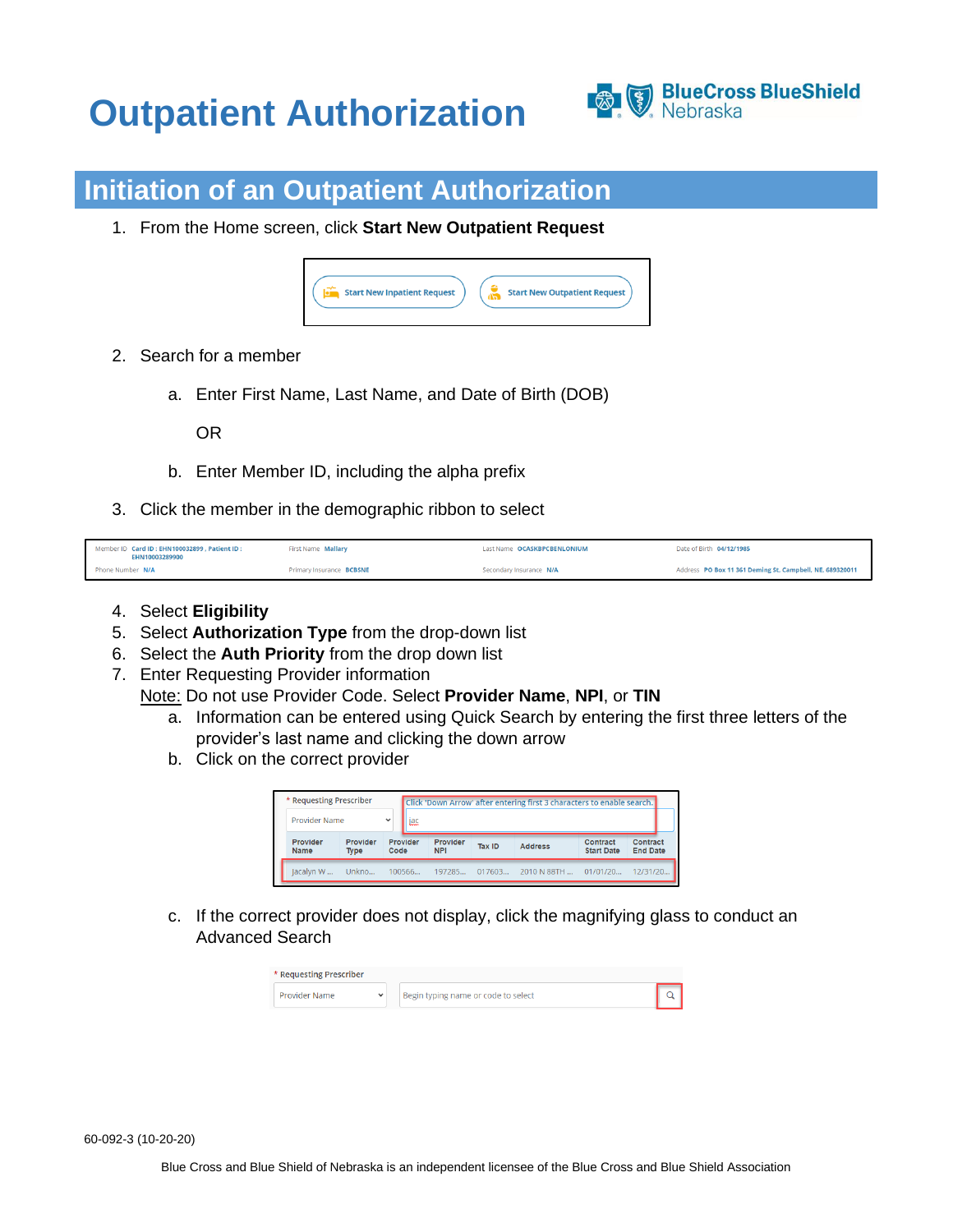8. Enter the **Anticipated Date of Service** using the calendar icon OR type in the letter t, a **plus sign**, and the number of days from today the service is anticipated to occur (e.g., **t+21**). Select the Place of Service from the drop-down list

| * Anticipated Date of Service |  |
|-------------------------------|--|
| 10/15/2020<br>丽               |  |
| <b>Place Of Service</b>       |  |
| 11 - Office                   |  |

|                    | * Anticipated Date of Service |  |
|--------------------|-------------------------------|--|
| $t+21$             | m                             |  |
| * Place Of Service |                               |  |
| 11 - Office        |                               |  |

## 9. Enter the **Diagnosis Code(s)**

a. If additional diagnosis codes need to be entered, click the  $+$  to add another diagnosis code. Indicate the **Primary Diagnosis** by clicking the radio button.

| * Diagnosis Description | * Diagnosis Code |                     |
|-------------------------|------------------|---------------------|
| Fever, unspecified      | R50.9            | • Primary Diagnosis |

- 10. Enter the **Procedure Code(s)** and associated information, From Date, Unit Type, Requested Units, and Policy Code.
	- a. Select the Policy Code by clicking on the **Policy Code** link and choosing from the list of policies associated with the procedure code entered.
	- b. Enter **From Date**, Select **Frequency** from the drop-down list, and enter number of **Requested Units**.
		- i. If there is an applicable modifier, enter this in the modifier field

| * Procedure Description      |                                |                       | * Procedure Code | * Policy Code Link                                                                   |
|------------------------------|--------------------------------|-----------------------|------------------|--------------------------------------------------------------------------------------|
| Infliximab not biosimil 10mg |                                | $\alpha$<br> 1745     |                  | X.44<br><b>BIOLOGICS FOR GASTROINTESTINAL DISEASE</b><br>(REQUIRES PREAUTHORIZATION) |
| Modifier                     | * From Date<br>蘦<br>MM/DD/YYYY | * Unit Type<br>Select |                  | * Requested Units<br>• Primary Procedure                                             |

- c. If additional Procedure Codes need to be entered, click the + to add another procedure code.
	- i. Indicate Primary Procedure by clicking the radio button.
- 11. If the user is not ready to submit or needs to have another user enter InterQual information, select **Save as Draft**



a. On the ribbon at the top of the authorization, select **Yes, save as draft** or **No, stay on screen**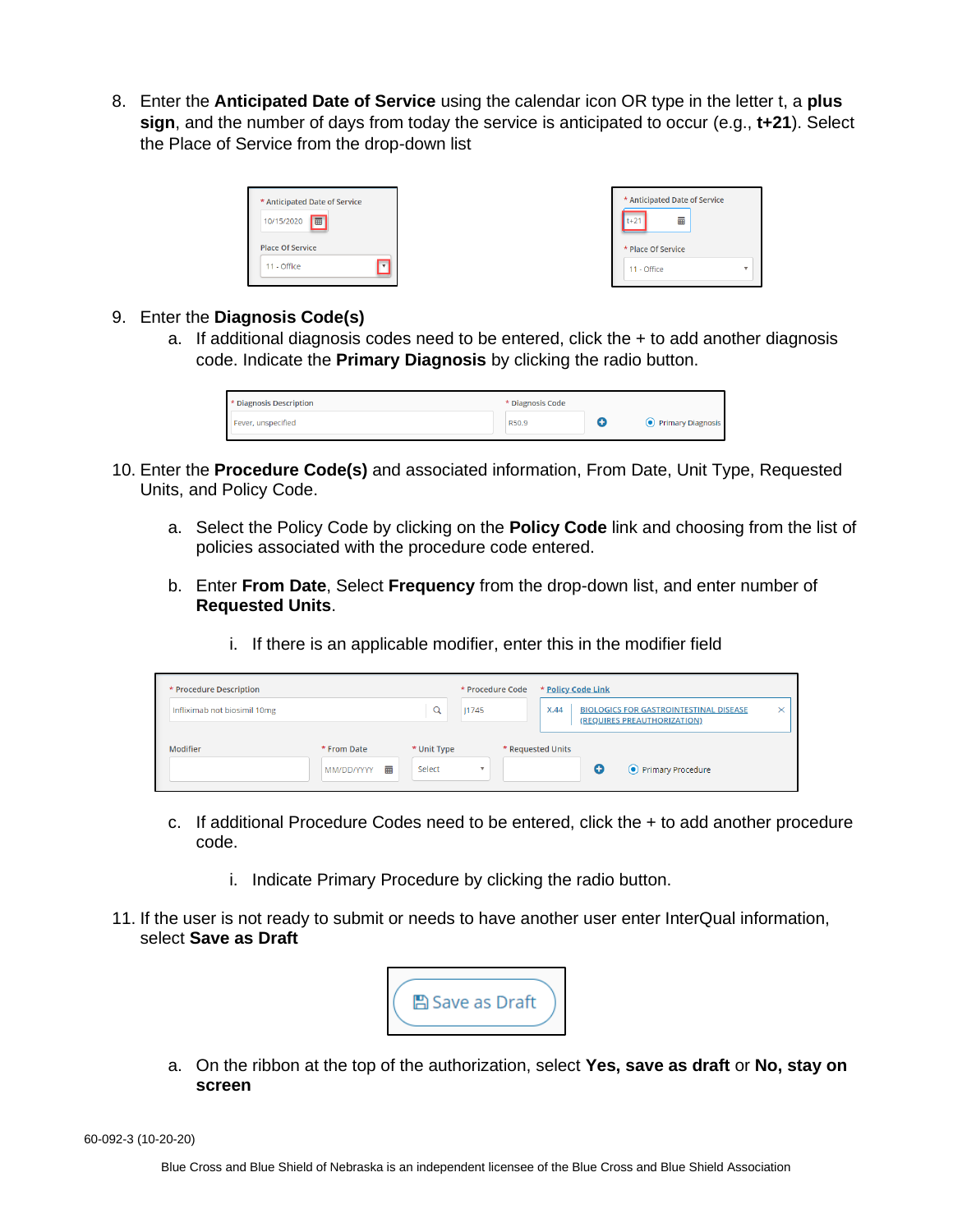- i. Clicking Yes will allow the user to save a draft of the authorization for up to seven days.
	- 1. Please note, drafts are not visible to Blue Cross and Blue Shield of Nebraska (BCBSNE).
- ii. Clicking No, will allow the user to go back and complete the authorization.
- b. These draft authorizations can be accessed from the Home screen under **Draft Authorizations**
	- i. Click **Outpatient Drafts**, then select the auth by clicking **Draft** under the Status column



12. If the user is ready to submit and enter InterQual information, acknowledge the disclaimer and click **Next**



13. Click **Launch Clinical Decision Support/Guidelines Criteria**



- 14. Once the InterQual review is completed, the request will either be approved (if criteria are met) or it will be pended for review by BCBSNE.
	- a. If approved, the authorization summary will appear
	- b. If the review is pended, an additional screen will appear to add notes and attach additional information
		- i. Include contact information (name, phone/fax number)
	- c. Click **Submit**